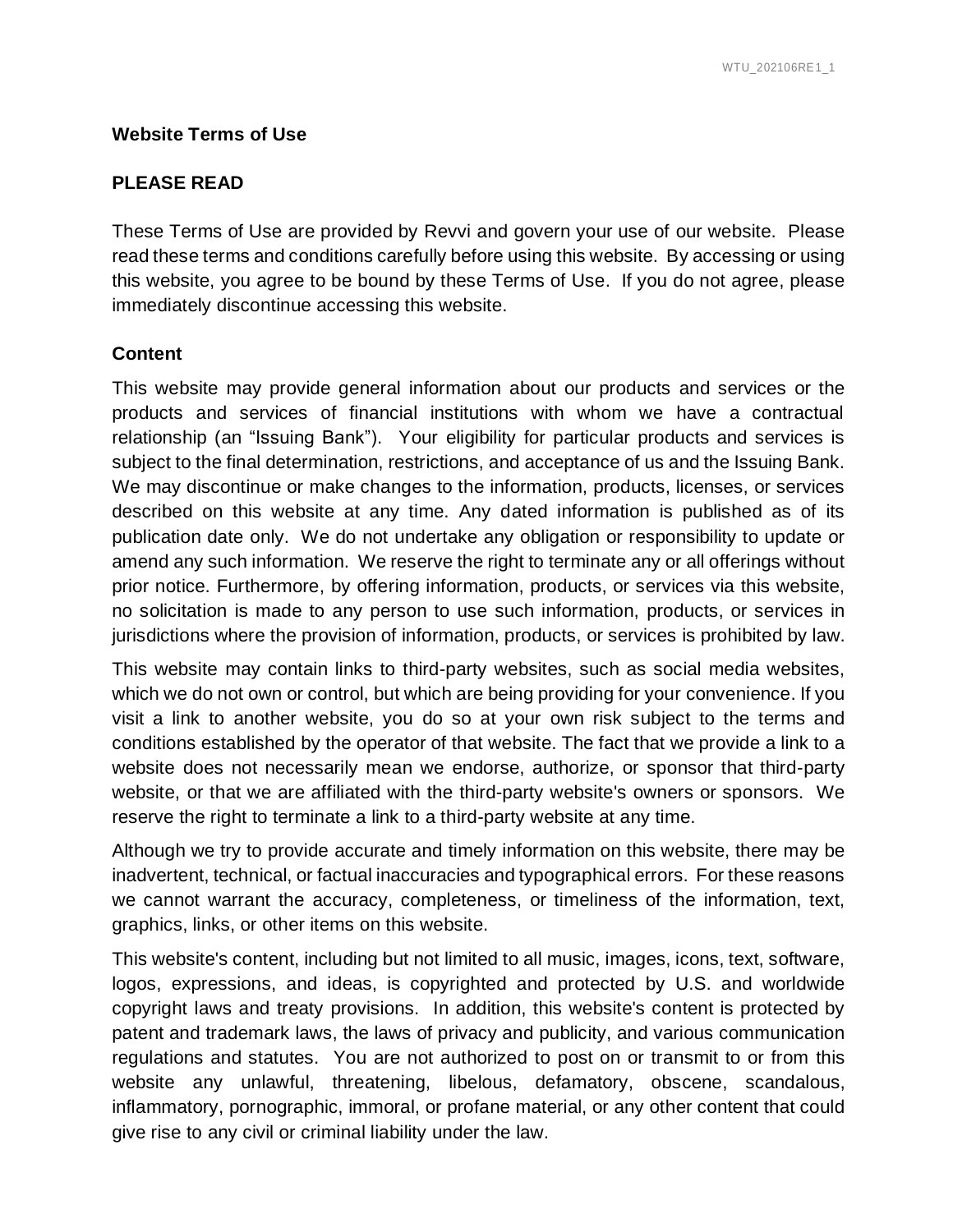Any commercial use of this website or its content is prohibited. You may print a copy of the information contained on this website only for your personal use. This right may be revoked at any time.

### **Accessing the Website**

To access our website and submit applications, you will need a working connection to the Internet via a web browser on your computer or mobile phone for which you are responsible for all security, costs, expenses, and fees.

From time to time, due to the performance of maintenance, malfunctions or failures of software, equipment, or telecommunications devices, unusual transaction volume, or similar reasons the website may not be available for your use. We minimize the periods of time during which website is unavailable. You agree that we shall not be responsible for any loss, damages, costs, or expenses which you may suffer or incur, directly or indirectly, as a result of the unavailability of the website, regardless of whether it could be shown that we could have prevented or reduced the duration of such unavailability by taking any action within our reasonable control. We shall also not be responsible for any loss, damages, costs, or expenses which you may suffer or incur, directly or indirectly, as a result of your inability to access the website caused directly or indirectly, in whole or in part, by your computer or mobile device, your inability to establish a connection to the Internet, your Internet Service Provider ("ISP"), or capacity or other limitations or constraints of the Internet.

We may at any time, with or without cause, and without prior notice to you deny you access to the website. We may terminate these Terms of Use and your access to the website in whole or in part at any time without prior notice to you. In the event we terminate this Terms of Use, any applications you have completed and submitted will continue to be evaluated, and any existing transactions you have entered into with us shall remain in effect.

The website is intended only for use within the United States. We may restrict your access to the website during times you are in a country for which use of the website would be prohibited. The website is not intended for use by persons in any jurisdiction where such use or collection of information would be contrary to applicable laws or regulations. You are responsible for compliance with all local laws.

While using the website, you are prohibited from engaging in any of the following activities:

- You may not use any "deep-link", "page-scrape", "robot", "spider" or other automatic device, program, algorithm or methodology, or any similar or equivalent manual process, to access, acquire, copy, or monitor any portion of the website or its content.
- You may not attempt to gain unauthorized access to any portion or feature of the website, or any other systems or networks connected to the website by any illegitimate means.
- You may not take any action that imposes an unreasonable or disproportionately large load on the infrastructure of the website or our systems or networks.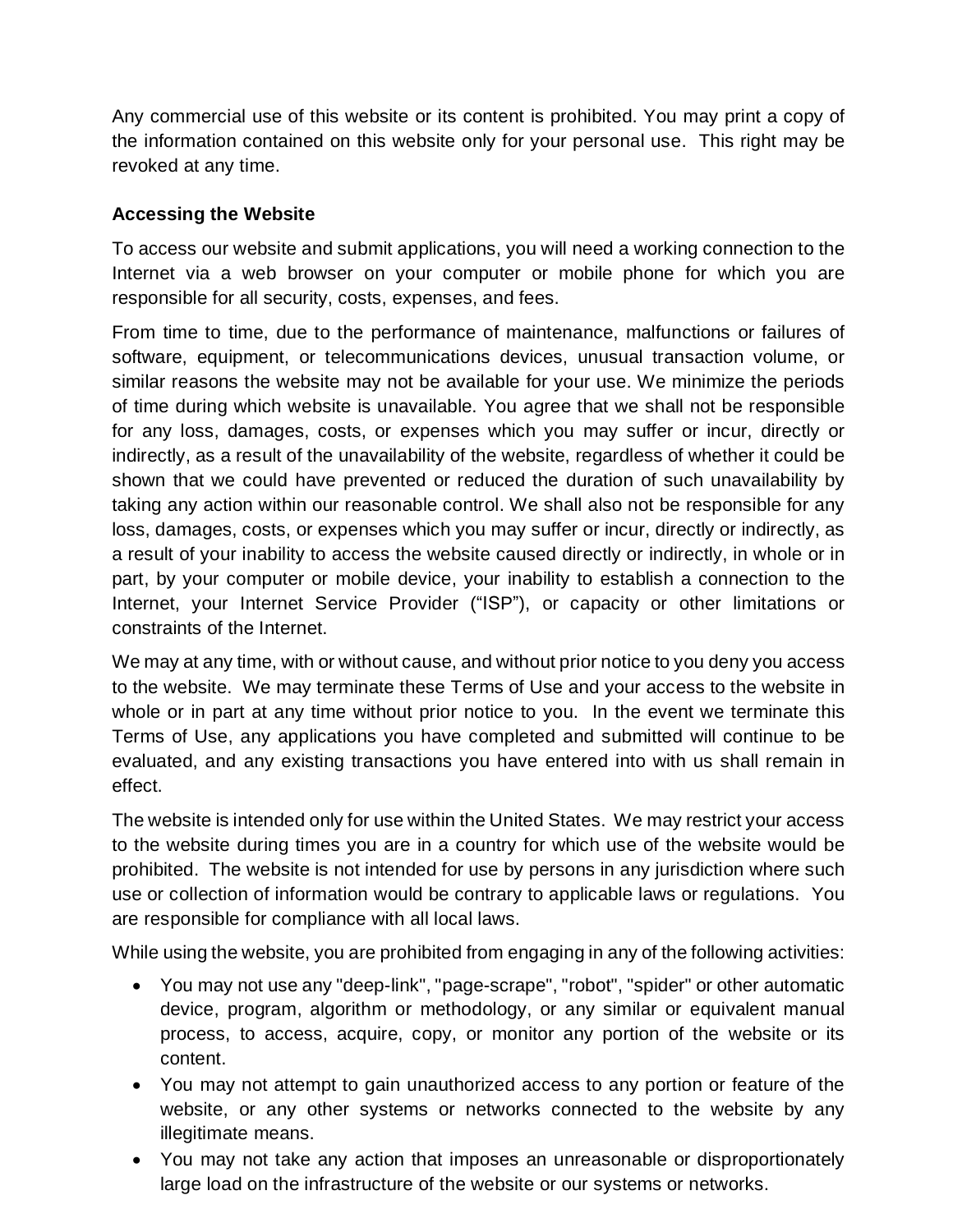- You agree not to use any device, software, or routine to interfere or attempt to interfere with the proper working of the website or any transaction being conducted on the website, or with any other person's use of the website.
- You may not pretend that you are, or that you represent, someone else, or impersonate any other individual or entity while using the website.
- You may not use the website or any of its content for any purpose that is unlawful or prohibited by these Terms of Use, or to solicit the performance of any illegal activity or other activity which infringes our rights or the rights of others.

### **Limitations of Liability**

UNDER NO CIRCUMSTANCES SHALL WE OR ANY ISSUING BANK BE LIABLE FOR ANY DIRECT OR INDIRECT, SPECIAL, INCIDENTAL, OR CONSEQUENTIAL DAMAGES THAT MAY ARISE IN CONNECTION WITH THIS WEBSITE, OR FROM YOUR USE OF, OR INABILITY TO USE, THIS WEBSITE OR ANY INFORMATION PROVIDED ON THIS WEBSITE; OR IN CONNECTION WITH ANY FAILURE OF PERFORMANCE, ERROR, OMISSION, INTERRUPTION, DEFECT, DELAY IN OPERATION OR TRANSMISSION, COMPUTER VIRUS OR LINE OR SYSTEM FAILURE; OR DISCLOSURE OF INFORMATION WHEN REPLYING TO YOU BY E-MAIL OR OTHER ELECTRONIC MEANS OR RECEIVING E-MAILS FROM YOU; EVEN IF WE ARE ADVISED OF THE POSSIBILITY OF SUCH DAMAGES, LOSSES, OR EXPENSES. Some jurisdictions do not allow the exclusion or limitation of liability for consequential or incidental damages. In such jurisdictions, our liability is limited to the greatest extent permitted by law.

THIS WEBSITE CONTENT IS PROVIDED "AS IS" AND WITHOUT WARRANTIES OF ANY KIND, EITHER EXPRESS OR IMPLIED, INCLUDING, BUT NOT LIMITED TO, IMPLIED WARRANTIES OF MERCHANTABILITY AND FITNESS FOR A PARTICULAR PURPOSE.

WE AND THE ISSUING BANK ASSUME NO RESPONSIBILITY, AND SHALL NOT BE LIABLE FOR, ANY VIRUSES THAT MAY INFECT OR DAMAGE YOUR COMPUTER EQUIPMENT OR OTHER PROPERTY AS A RESULT OF YOUR ACCESS TO, USE OF, OR BROWSING OF THIS WEBSITE, THE WEB, OR YOUR DOWNLOADING OF ANY MATERIALS, DATA, TEXT, IMATES, VIDEO, OR AUDIO FROM THIS WEBSITE OR THE WEB.

WE AND THE ISSUING BANK DO NOT WARRANT NOR REPRESENT THAT YOUR USE OF MATERIALS DISPLAYED ON THIS WEBSITE WILL NOT INFRINGE RIGHTS OF THIRD PARTIES NOT OWNED OR AFFILIATED WITH US.

You agree to indemnify and hold us and the Issuing Bank harmless from and against any and all claims, losses, expenses, demands, or liabilities, including attorneys' fees and costs, incurred by us in connection with any claim by a third party (including any intellectual property claim) arising out of your use of the website in violation of these Terms of Use or in violation of any applicable law. You further agree that you will cooperate fully in the